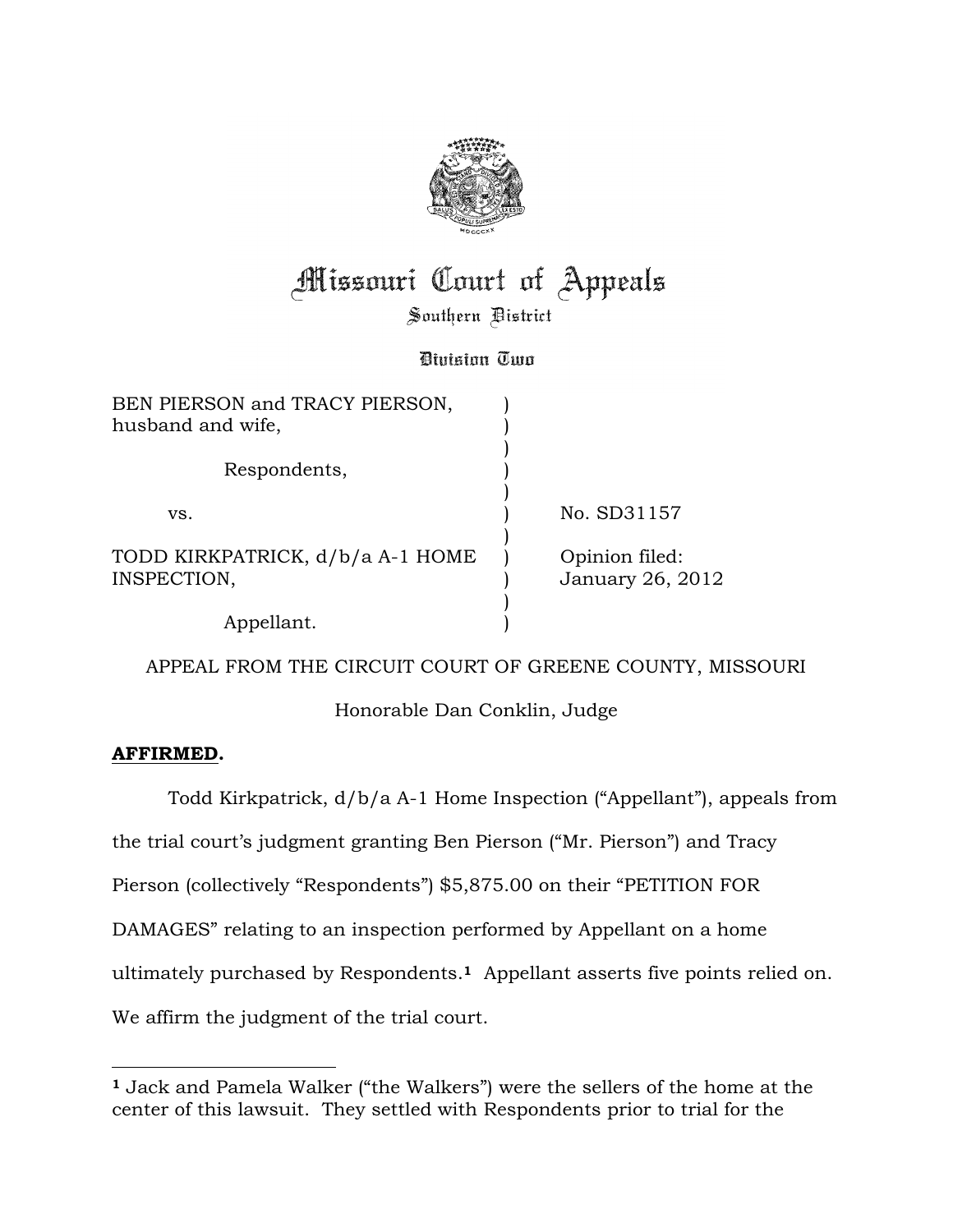Viewing the evidence in the light most favorable to the trial court's judgment, *GMAC v. Crawford*, 58 S.W.3d 529, 532 (Mo.App. 2001), the record reveals that in the spring of 2005 Respondents and the Walkers entered into a residential home sales contract whereby Respondents agreed to purchase and the Walkers agreed to sell a residential home located in Springfield, Missouri. As part of that transaction, Respondents hired Appellant to perform a home inspection in exchange for \$265.00, and Appellant's agent, Tommy Crain ("Mr. Crain"), performed the home inspection on or about March 20, 2005. Mr. Crain prepared and presented an inspection report to Respondents. As best we discern, Respondents relied on this report in making their decision to purchase the home. It was not until after the transaction was closed that fire-related roof and attic issues were discovered with the house during a remodeling project by Respondents.

On October 31, 2006, Respondents filed suit against Appellant alleging one count of negligence for Appellant's failure to "properly access and inspect the attic of the residence to the extent necessary to see the extensive amount of charred support structure and other fire damage to the attic;" to "properly access and inspect the attic of the residence to the extent necessary to see the defective and unprofessional attempts to 'patch' areas of the roof;" and to alert Respondent to the damage and potential cost of repair. Respondents also brought a second count against Appellant for breach of contract in that the contract with Appellant included an agreement that Appellant would "perform  $\_$ amount of \$8,000.00. The Walkers do not appear in this appeal. Accordingly,

the claims and evidence against them will not be discussed herein.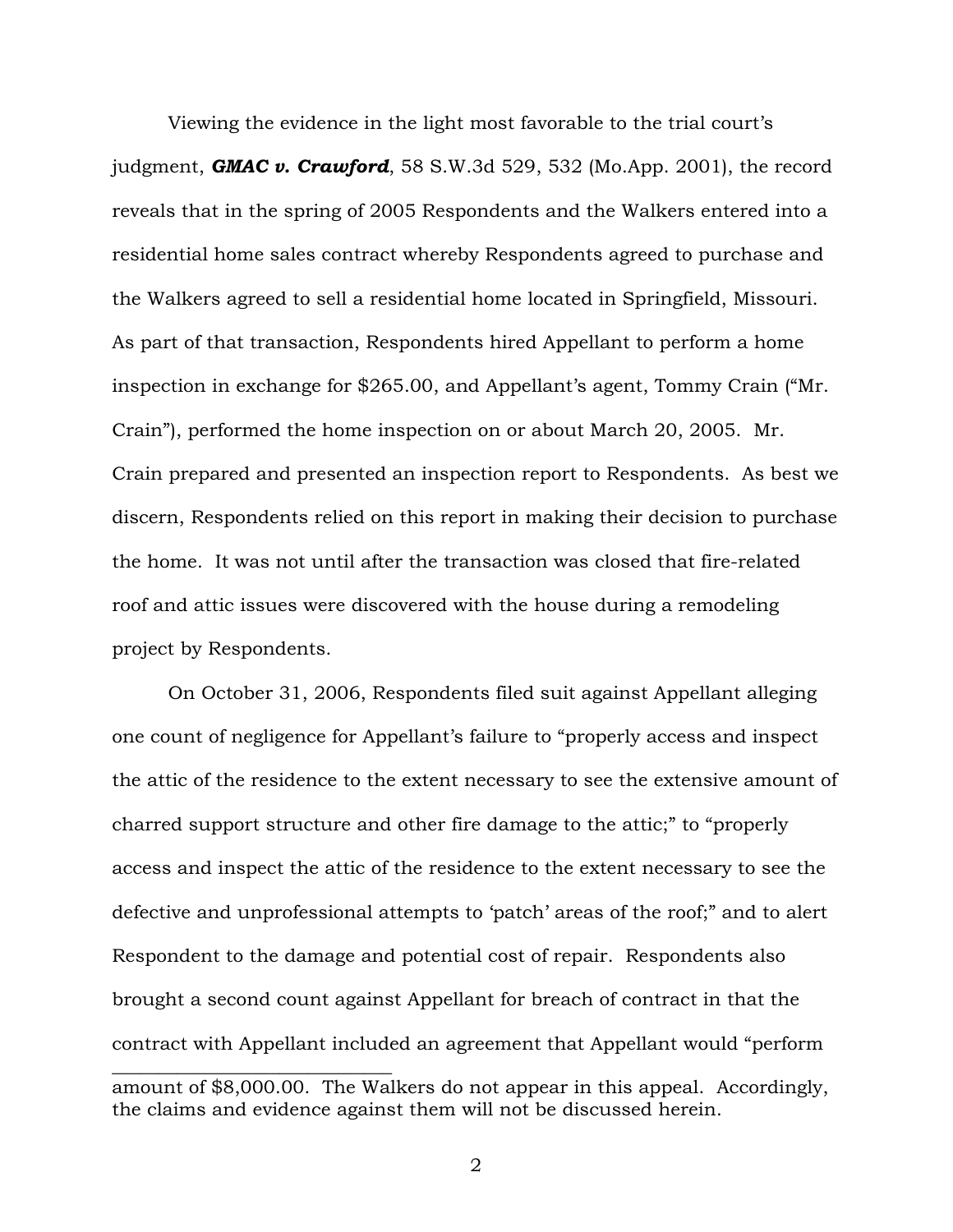the inspection in a good and workmanlike matter and . . . use . . . reasonable and ordinary care . . ." in inspecting the property and Appellant breached that agreement by failing to find the fire damage in the attic. Respondents also brought a third count against Appellant for breach of a settlement agreement. In this count Respondents alleged that after demanding Appellant repair the roof damage missed in the inspection, the parties entered into an agreement "that [Respondents] would obtain a report of the defects to the roof and/or attic . . . and [Appellant] would retain one or more companies with the necessary expertise to make the necessary repairs . . . and pay said company(ies) to make said repairs . . . ." According to Respondents, Appellant then breached that agreement by refusing to find experts to make the repairs and refusing to communicate with them.

 While denying the majority of the claims set out in Respondents' petition, Appellant asserted several "AFFIRMATIVE DEFENSES" in his Answer to Respondents' claims. First, Appellant pled that Respondents had "already settled and been paid by [the Walkers]" such that "[a]ny and all sums should be directly credited against any judgment rendered against [Appellant] and reduce the amount of any judgment that might be entered . . . ." He further averred that Respondents "are contributorily negligent by failing to see defects in the house, have waived any right to recover due to the delay on their part and should be estopped from proceeding against [Appellant] after they have fully settled this lawsuit and collected . . . 100 [percent] of their damages from the [Walkers]."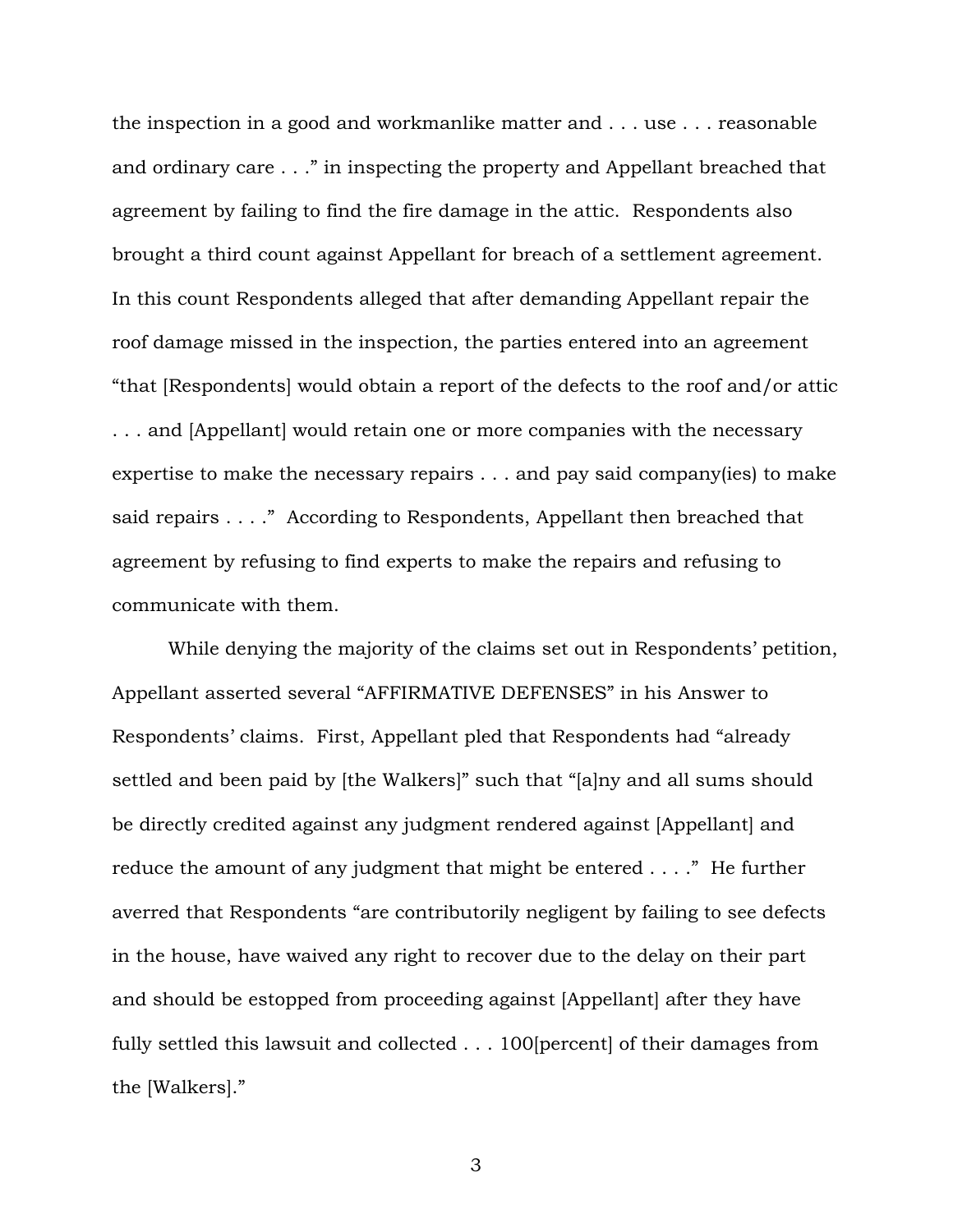A trial on this matter was held on November 18, 2010. At trial, Mr. Pierson testified he entered into a contract with Appellant to perform the home inspection and that the report provided after the inspection indicated the attic was "serviceable." He also testified he did not sign a written contract with Appellant. When fire damage was later discovered in the attic area, he contacted Appellant and Appellant re-inspected the attic area. Mr. Pierson testified there was damage to "[e]verything" in the attic including "the ceiling joists, the roof joists, the decking." In his discussions with Appellant after the discovery of the damage, he related Appellant told him that he "was going to have his workers inspect the house and do the demolition and the framing and that he was going to have somebody come and roof it." This solution was not acceptable to Mr. Pierson who wanted a licensed contractor to make these structural repairs to his newly purchased home. He related that he did not feel that allowing "the guy that inspected [his] house" to perform structural repairs to the joists and beams was the appropriate resolution. Mr. Pierson related that he felt the damage caused a dangerous condition in his home and affected his ability to potentially sell it in the future. He admitted he had taken no steps to fix the problems himself, but that while he was "worried about it . . . [he believed] it will hold till [it] can get . . . repaired." He stated he did receive \$8,000.00 from the Walkers and intended on fixing the problems once "the entire case" was resolved.

 Jeremiah Lee ("Mr. Lee"), an estimator for Rock Solid Construction, testified that he looked at the damage to Respondents' home and prepared a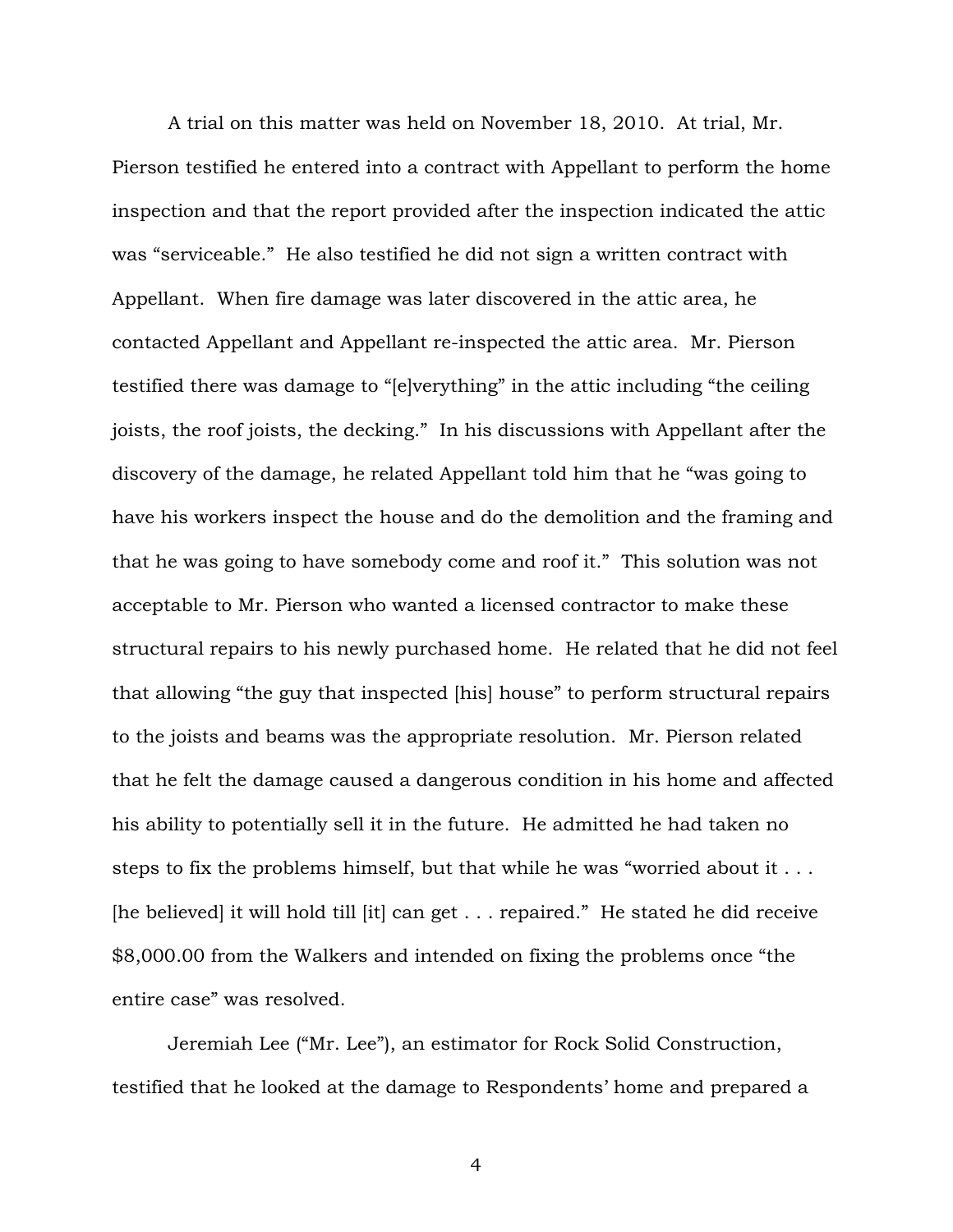proposal for them. He related that he proposed a "two to three-week project" that included "removing the gable roof over their living room area and reframing that;" taking off the roof decking "and shingles and rafters;" "replac[ing] the ceiling joists;" and removing the ceiling to access the joists and then replacing that drywall. He related the price of his bid was \$15,159.00. A copy of his proposal was introduced into evidence. Mr. Lee testified that he believed the best course of action was to completely replace the ceiling joists as opposed to attaching "sister" joists to the charred joists already in place. He related that to be "done right" all of the fire damaged materials in that area of Respondents' roof should be replaced and his suggested solutions were not cosmetic in nature. He related he bids his jobs based on how he would repair his own home.

 In the presentation of his evidence, Appellant testified that the inspection report prepared by Mr. Crain was a standard form utilized by his company for a number of years. He stated that when he re-inspected the home at Respondents' request, he discovered Mr. Crain's report was "[n]ot totally" correct; that Mr. Crain had missed an area of "some fire damage" in a portion of the attic; and that there was "some" "deterioration of the joists" in that area. He stated that after re-inspection, he offered to "go ahead and fix it for them." He related that he had no obligation to do so, but he called to give his opinion of the cost to repair the fire damage to Respondents' attic. He related that he and an area roofer, Kenny Teague "Mr. Teague"), got on the roof, observed that it appeared to be structurally "strong," and discussed the options to repair it.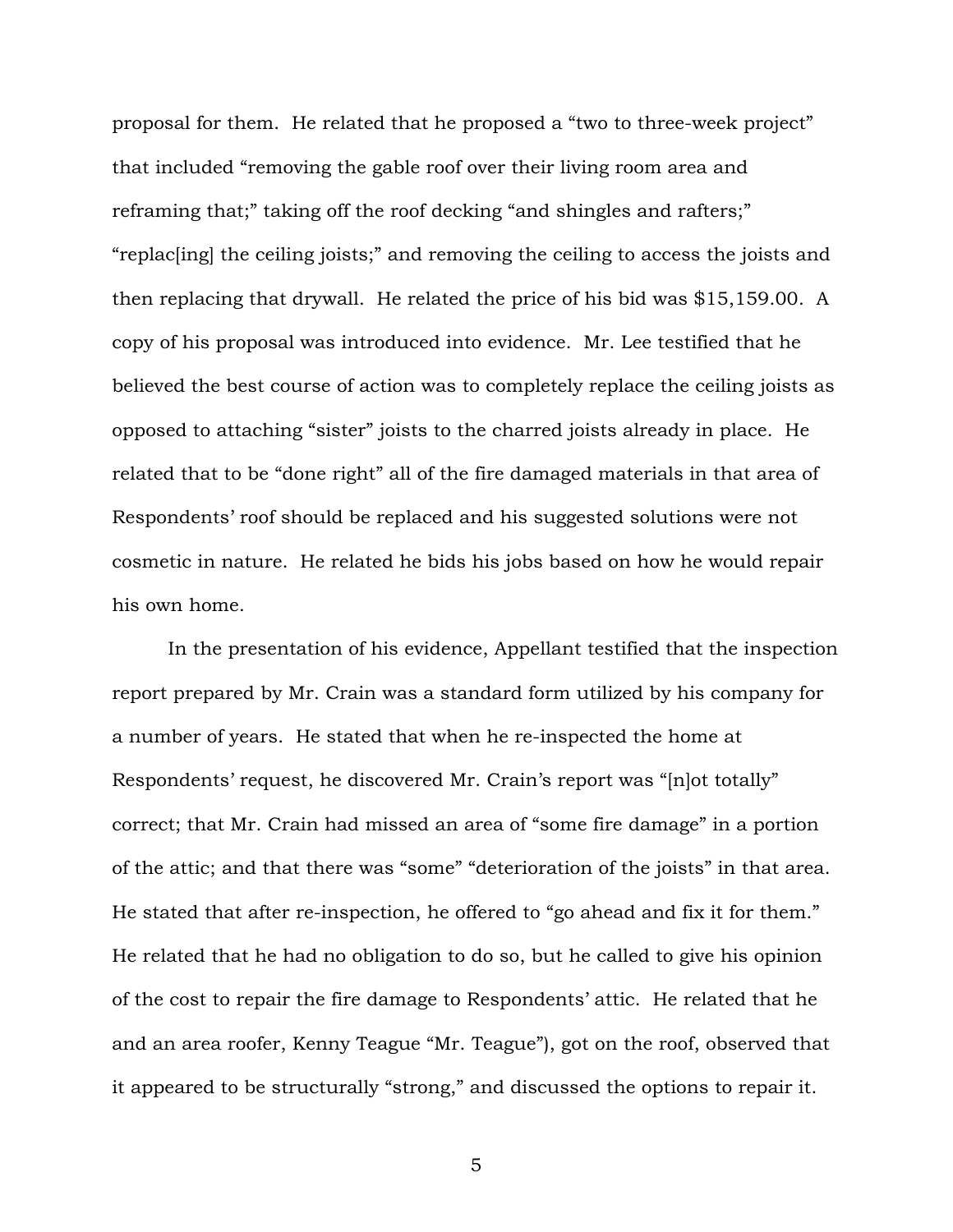Appellant testified that he could do the necessary framing involving the rafters and ceiling joists himself although he had never truly seen the extent of the damage. He opined that his plan was "to sister the ceiling joists right next to the old ones without tearing out the ceiling." He stated Mr. Teague believed he could "tear off the [roof] deck and put new decking" for around \$3,300.00. Appellant also stated no repairs were ever completed as he was instructed by Respondents to deal with their legal counsel in proceeding with the repairs and Appellant reported there were difficulties with that as counsel "wanted a licensed framer" to do the repairs. Appellant testified there is no such thing as a "licensed framer" in this State and that he and Mr. Teague had ample expertise to make these repairs themselves.

On the issue of a purported contract between the parties, Appellant testified Respondents "tried to put in about half of [the] contract earlier" with the introduction of their Exhibit 7. He related the first page of the purported contract clearly says "[c]ontract continues on the back side of this page" and Respondents did not include the second page of the document containing a limitation on liability and providing that an unhappy homeowner was limited solely to the return of the \$265.00 paid for the home inspection.**<sup>2</sup>** Appellant

#### **LIMITATION ON LIABILITY**

 $\overline{a}$ 

**<sup>2</sup>** The second page of this document read in pertinent part:

**INSPECTOR'S LIABILITY FOR MISTAKES OR OMISSIONS IN THIS INSPECTION REPORT IS LIMITED TO A REFUND OF THE FEE PAID FOR THIS INSPECTION REPORT.** THE LIABILITY OF INSPECTOR'S PRINCIPALS, AGENTS, AND EMPLOYEES IS ALSO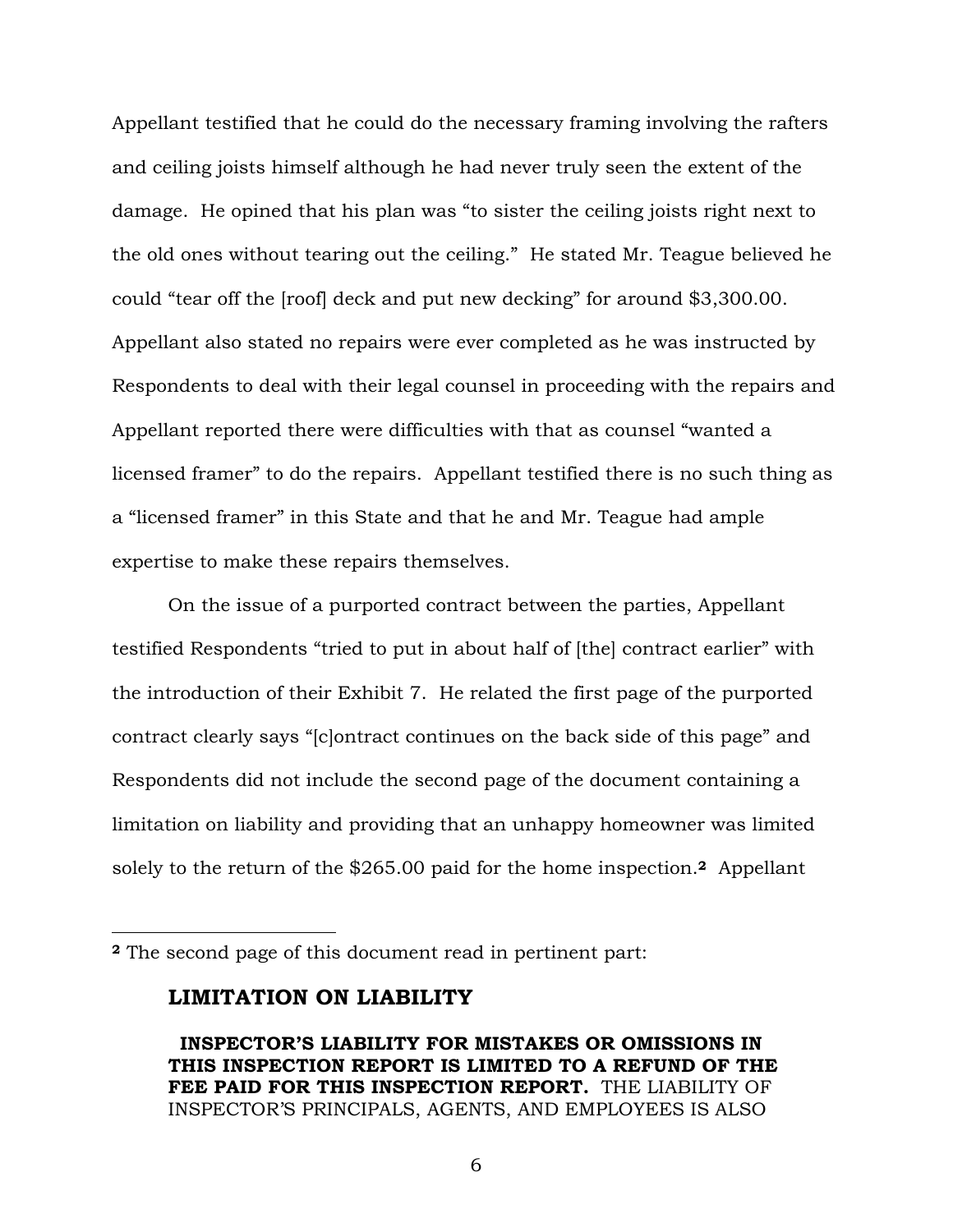acknowledged that he could not locate a copy of a completed, written contract between himself and Respondents and admitted he was not sure if Respondents had ever signed a contract with him. He also acknowledged his Exhibit 3 was a copy of both sides of the contract he had used for approximately ten years. He related that this contract document was attached to every inspection report he prepared and was "part of the report." He related there was also "an option to pay typically three times the fee to remove that limitation." He related Respondents paid the amount of \$265.00 such that they were limited in their recovery from him to that amount.

Mr. Teague testified that he inspected the damage to Respondents' roof along with Appellant. Mr. Teague stated there were no outward signs of roof damage and it appeared to him to be structurally sound. He admitted he had never been in the attic of Respondents' home and relied only on photographs in making his bid to repair the area in the attic beneath the roof. He related that although there was damage to the rafters, he opined that sister joists were not necessary in that the damaged rafters were made of oak and remained strong despite the charring. He felt that replacing the rafters would be a purely

 $\_$ 

LIMITED TO THE FEE PAID. THIS LIMITATION APPLIES TO ANYONE WHO IS DAMAGED OR HAS TO PAY EXPENSES OF ANY KIND BECAUSE OF MISTAKES OR OMISSIONS IN THIS INSPECTION AND REPORT. THIS LIABILITY LIMITATION IS BINDING ON CLIENT AND CLIENT'S SPOUSES, HEIRS, PRINCIPALS, ASSIGNS AND ANYONE ELSE WHO MAY OTHERWISE CLAIM THROUGH CLIENT. CLIENT ASSUMES THE RISK OF ALL LOSSES GREATER THAN THE FEE PAID FOR THE INSPECTION. CLIENT AGREES TO IMMEDIATELY ACCEPT A REFUND OF THE FEE AS FULL SETTLEMENT OF ANY AND ALL CLAIMS WHICH MAY EVER ARISE FROM THIS INSPECTION.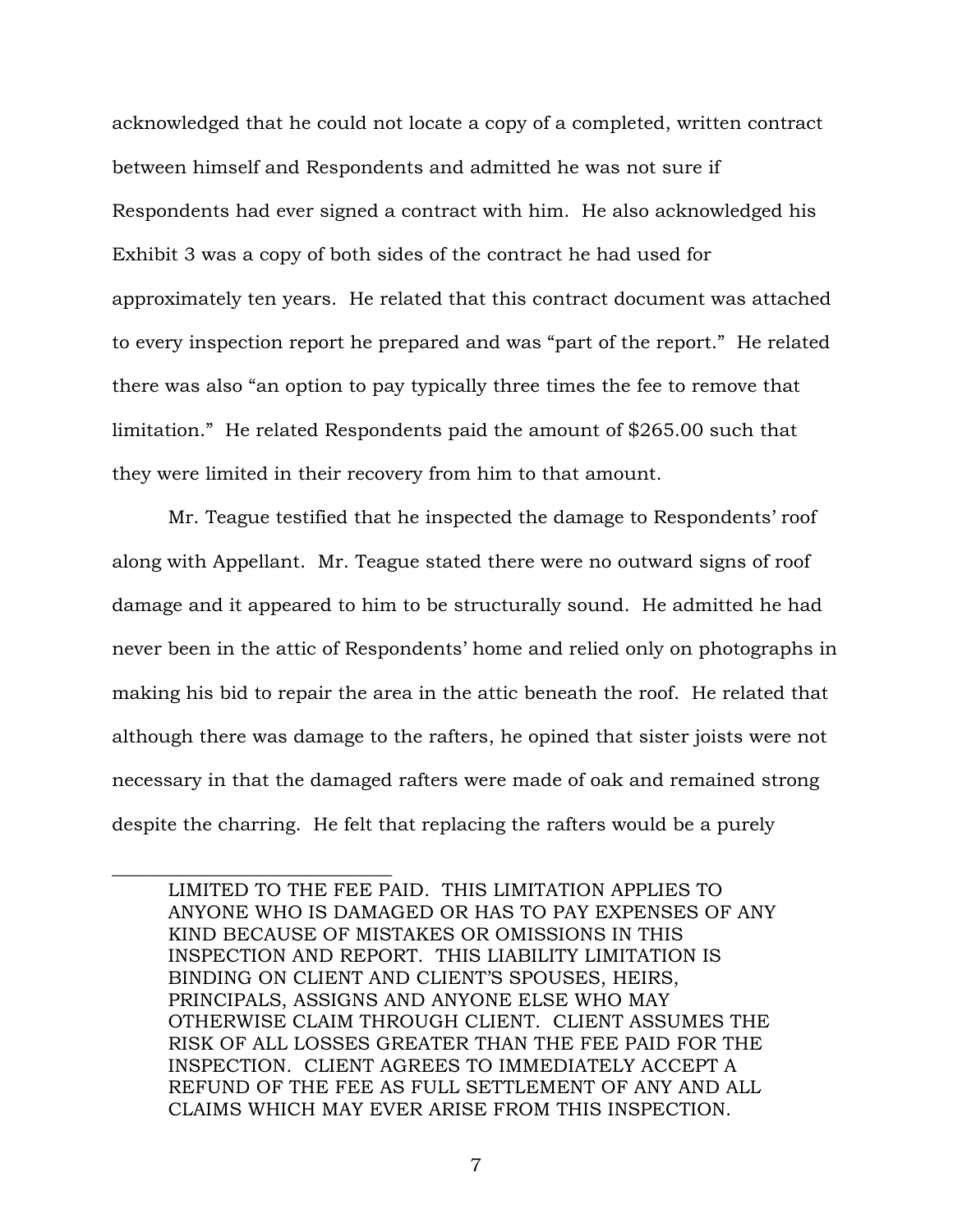cosmetic decision. He related that he intended on having Appellant help him "put the framing in" and believed the project would take two days. He related that he thought he could repair damaged "rafters, decking, and shingles" for \$3,300.00 and a copy of his proposal was introduced into evidence.

At the close of all the evidence the trial court took the matter under advisement. On February 18, 2011, the trial court issued its "JUDGMENT" in which it found "in favor of [Respondents] and against [Appellant] on the claim set forth in [Respondents'] Petition in the principal amount of \$5,700.00. Said sum takes into account and applies all fees and setoffs found applicable by the [trial c]ourt." The trial court also assessed costs in the amount of \$175.00 against Appellant. This appeal followed.

In this court-tried case, our review is governed by Rule 84.13(d).**<sup>3</sup>** We must affirm the trial court's judgment unless it is not supported by substantial evidence, it is against the weight of the evidence, or it erroneously declares or applies the law. *Murphy v. Carron*, 536 S.W.2d 30, 32 (Mo. banc 1976); *Ridgway v. TTnT Dev. Corp.*, 126 S.W.3d 807, 812 (Mo.App. 2004). A judgment is presumed correct, and the appellant has the burden of proving it is erroneous. *Grider v. Tingle*, 325 S.W.3d 437, 440 (Mo.App. 2010). We review the evidence and all reasonable inferences in the light most favorable to the judgment and disregard all contrary evidence and inferences. *Arndt v. Beardsley*, 102 S.W.3d 572, 574 (Mo.App. 2003). Credibility of the witnesses and the weight to be given to their testimony is for the trial court, which is free  $\overline{a}$ **<sup>3</sup>** All rule references are to Missouri Court Rules (2011).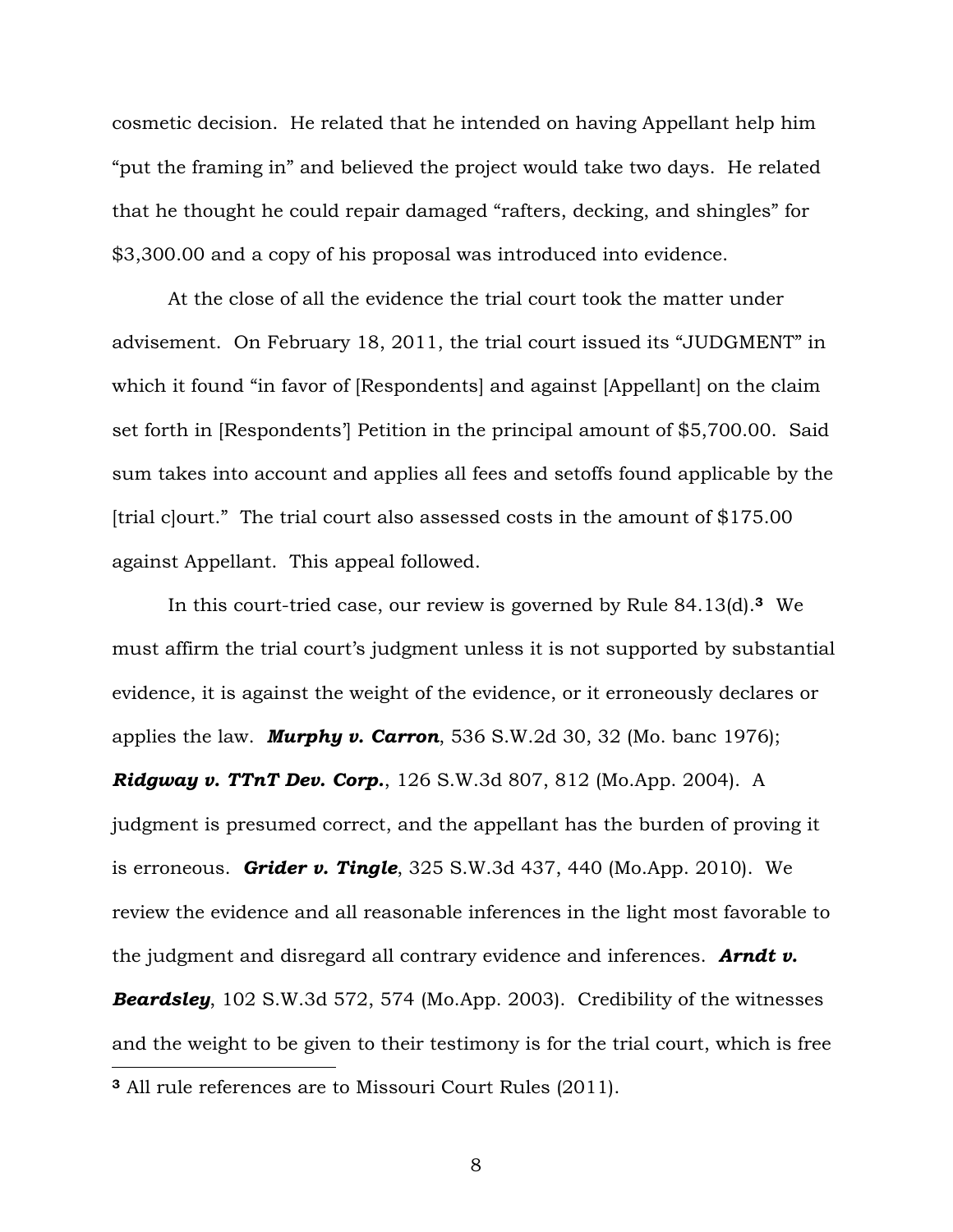to believe none, part, or all of the testimony of any witness. *Credit Bureau Sys., Inc. v. Carter*, 334 S.W.3d 152, 155 (Mo.App. 2011). We defer to the trial court's superior opportunity to assess the witnesses' credibility. *Id.* No such deference is afforded the trial court, however, when we review its conclusions of law. We independently evaluate whether the trial court properly declared or applied the law to the facts presented. *Schubert v. Trailmobile Trailer, L.L.C.*, 111 S.W.3d 897, 899 (Mo.App. 2003).

 For ease of analysis, we have chosen to address Appellant's points relied on out of order. Appellant's second, third, fourth, and fifth points relied on can be summarized as follows: the trial court's judgment in favor of Respondents was not supported by substantial evidence, was against the weight of the evidence, and erroneously applied the law in that the trial court "ignored a clause in the inspection contract between Appellant and Respondents, which limited Appellant's contractual liability to the inspection fee paid by Respondents;" the trial court "ignored a clause in the inspection contract between Appellant and Respondents, which limited Appellant's liability for negligence to the inspection fee paid by Respondents;" the trial court "ignored Respondents' intentional withholding/spoliation of evidence at trial, specifically the portion of the inspection contract entered into between Appellant and Respondents that limited Appellant's liability for breach of contract and for negligence;" and there was no evidence "presented concerning the diminution in the fair market value of Respondents' property, thereby preventing judgment on the claim of negligence in Respondents' Petition." The problem with the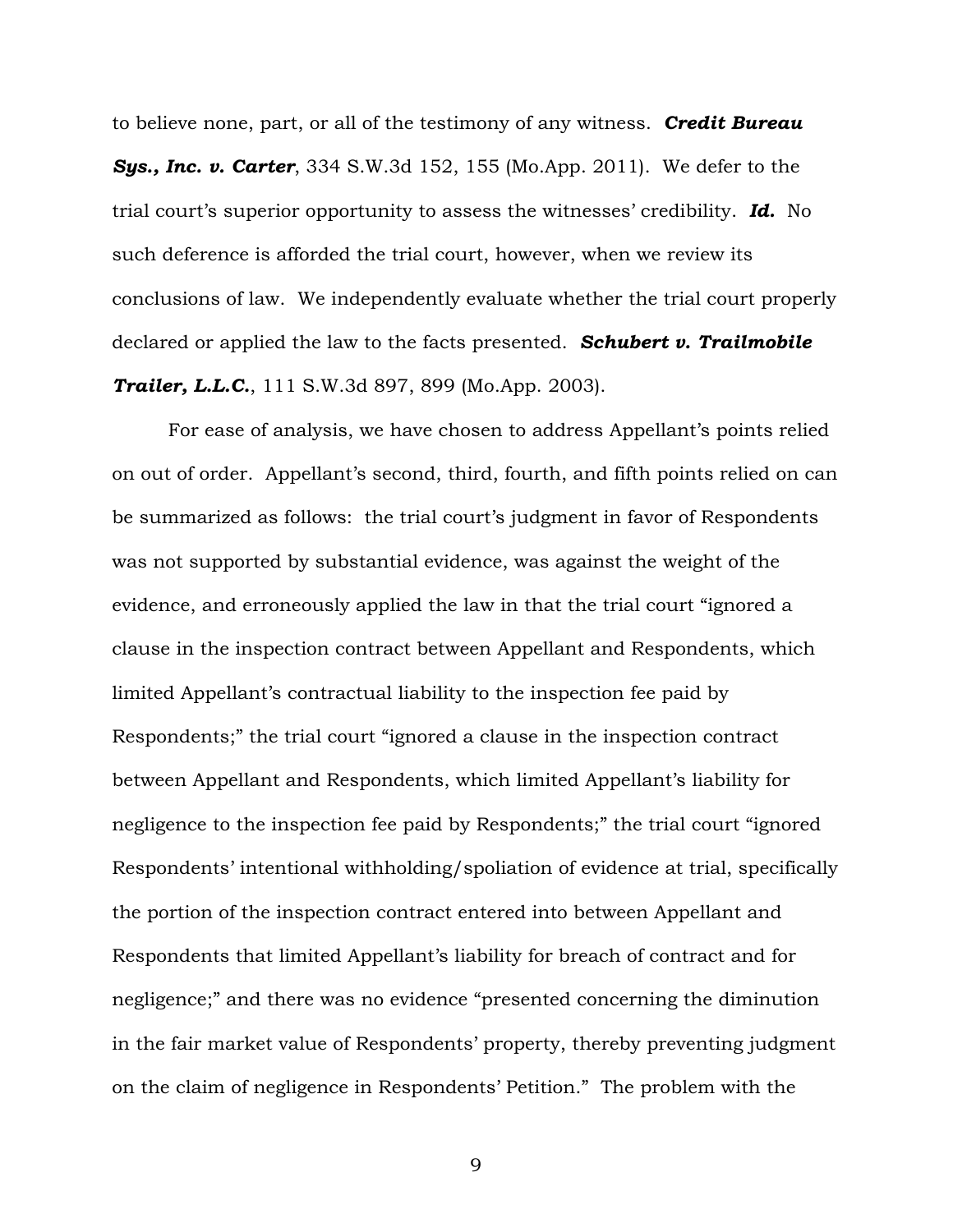aforementioned issues as framed in Appellant's points relied on is that they are

irrelevant based on statements made at trial by Appellant's counsel.

Here, in opening statement, counsel for Respondents stated:

I really think there's just a couple of issues here, Judge . . . . One, what needs to be done to fix this problem? I don't think there's going to be a significant issue before the Court . . . as to whether this inspection was properly done, it wasn't. The question is going to be, what needs to be done to fix the fire damage in the attic and what's that going to cost?

And then I think there's a separate legal question as to what amount, if any, of the prior settlement [Appellant is] entitled to [as] a credit for which is a legal issue and factual issue that I'm sure we'll get into in [Appellant's] portion of the case.

Counsel for Appellant then stated as part of his opening statement:

[Respondents have] been paid \$8,000, it cost [\$]3300 to fix it. My guy looked at it and said, 'Yeah, we missed it. Sorry. I'll fix it.' Still willing to fix it. It takes \$3300 to take off the shingles, take off the felt, take off the roof decking, rafters, and ceiling joists and replace them all and make it brand -- not like new, but brand new, and it's \$3300.

[Mr. Teague is] going to be here and he's been doing that stuff for years and years and years, done hundreds. I don't know whether he's going to say thousands. It cost \$3300, a one-day job. [Respondents want] fifteen grand to do it, [they have been] paid eight, and [they have been] paid double what it would cost to replace this thing and make it brand new. But, yeah, we missed it. Question is, what's it cost to fix it?

They want something for \$15,000 to do it and that's crazy, you know. That's it.

After a discussion about various exhibits, the following then occurred:

THE COURT: I do view as what was said in opening as a judicial admission before you decide what all you have to put on for me today.

COUNSEL FOR APPELLANT: Sure. Hey [counsel for Respondents]—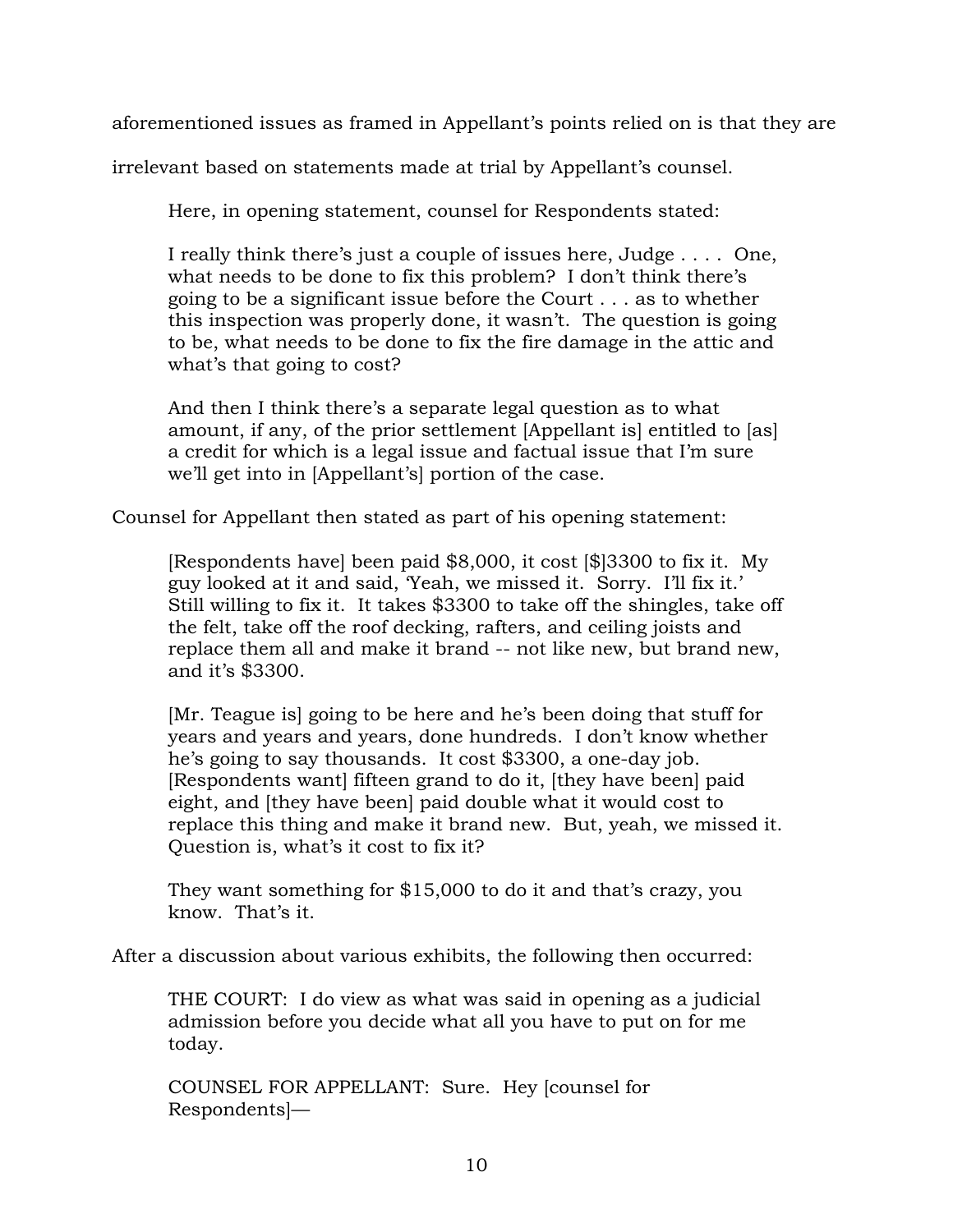COUNSEL FOR RESPONDENTS: Yes.

COUNSEL FOR APPELLANT: -- we'll agree that it's their house, they had a contract, they settled it, they bought it.

Later, during the testimony of Appellant, Appellant himself admitted that the

reasonable cost of repair was the sole issue for determination at trial. During

direct examination by counsel for Respondents the followed transpired:

COUNSEL FOR RESPONDENTS: You suspected . . . the area of the attic must have been overlooked and possibly not inspected. Do you still believe that today?

APPELLANT: Well, obviously.

COUNSEL FOR RESPONDENTS: Okay. Is it fair to -- is it fair to say then that there's not a dispute to this Court with respect to [your] obligation to pay for the reasonable cost of the repairs of this damage? Do you agree with that?

APPELLANT: I agree.

Appellant, therefore, admitted it was his obligation to "pay for the reasonable

cost of the repairs of this damage."

While Respondent argues the aforementioned statements constituted judicial admissions which would be conclusive upon the party making them, *see The Empire Dist. Elec. Co. v. Coverdell*, 344 S.W.3d 842, 852 (Mo.App. 2011), a more accurate description of what transpired is that in its opening remarks Appellant engaged in invited error. Appellant's counsel initially conceded that his inspection was improperly performed. Appellant's counsel then specifically limited the facts and law in issue at trial to a determination of the cost "to fix the fire damage in [Respondents'] attic." However, Appellant then complains on appeal that the trial court did not explore the notion of the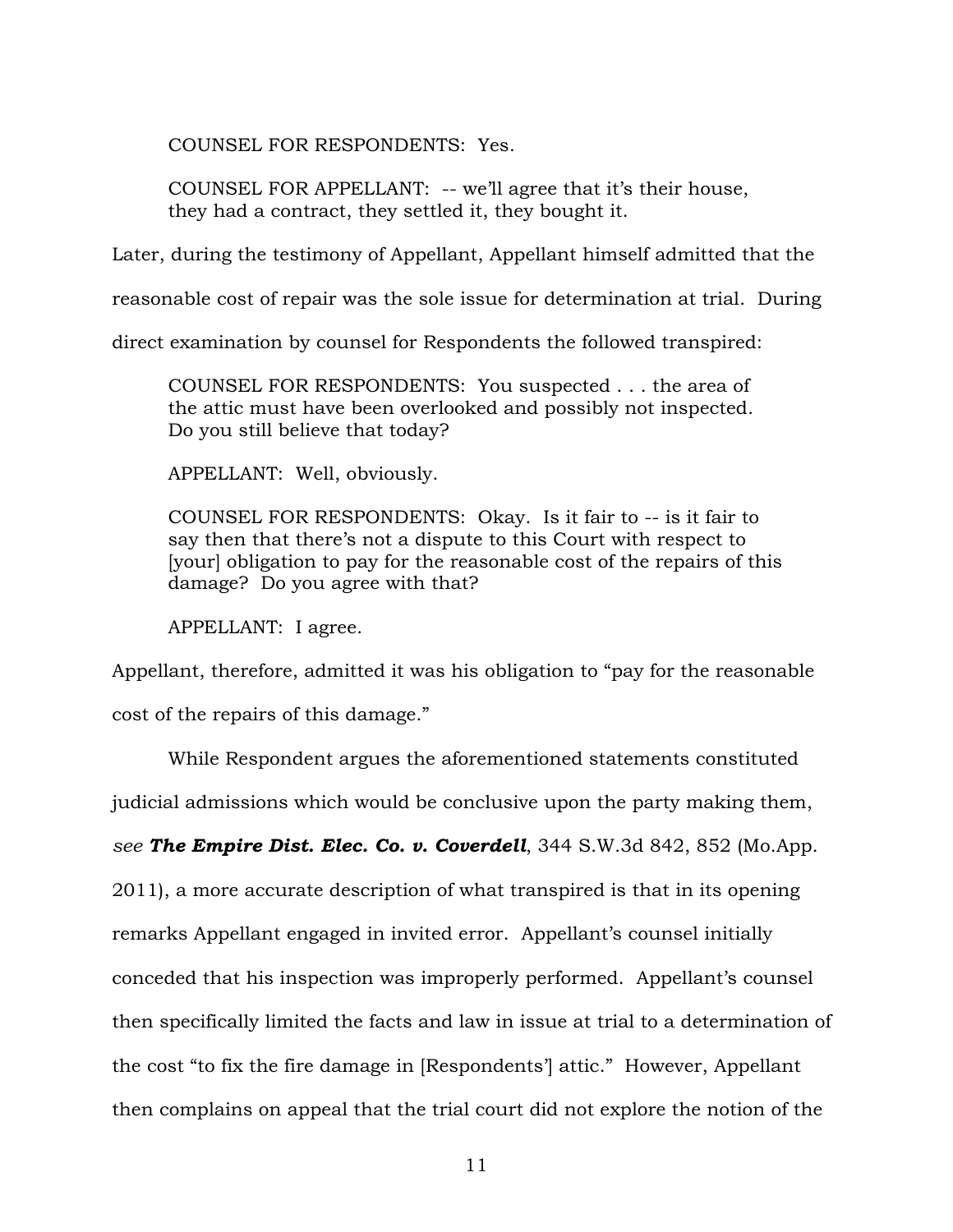contractual liability of the parties, the terms of a potential contract between the parties, issues relating to spoliation, and evidentiary concerns relating to the diminution in the fair market value of Respondent's home. "'The general rule of law is that a party may not invite error and then complain on appeal that the error invited was in fact made.'" *Lau v. Pugh*, 299 S.W.3d 740, 757 (Mo.App. 2009) (quoting *Rosencrans v. Rosencrans*, 87 S.W.3d 429, 432 (Mo.App. 2002)). "It is axiomatic that a 'party cannot lead a trial court into error and then' lodge a complaint about the action." *In re Berg*, 342 S.W.3d 374, 384 (Mo.App. 2011) (quoting *Schluemer v. Elrod*, 916 S.W.2d 371, 378 (Mo.App. 1996)). The trial court was entitled to rely on the statements by Appellant's counsel and to isolate the issues before it in accordance with those statements. Appellant cannot now complain that the trial court failed to consider certain issues when it clearly isolated the issues before the trial court in its opening statement. Accordingly, save for Appellant's first point relied on, Appellant's remaining points have been rendered irrelevant. Appellant's Points II, III, IV and V are denied.

 Turning to Appellant's first point relied on, Appellant therein argues the trial court's judgment in favor of Respondents was not supported by substantial evidence, was against the weight of the evidence, and erroneously applied the law in that "the evidence overwhelmingly demonstrates Appellant was ready, willing, and able to perform his settlement agreement with Respondents, but Respondents refused and prevented Appellant's performance . . . ."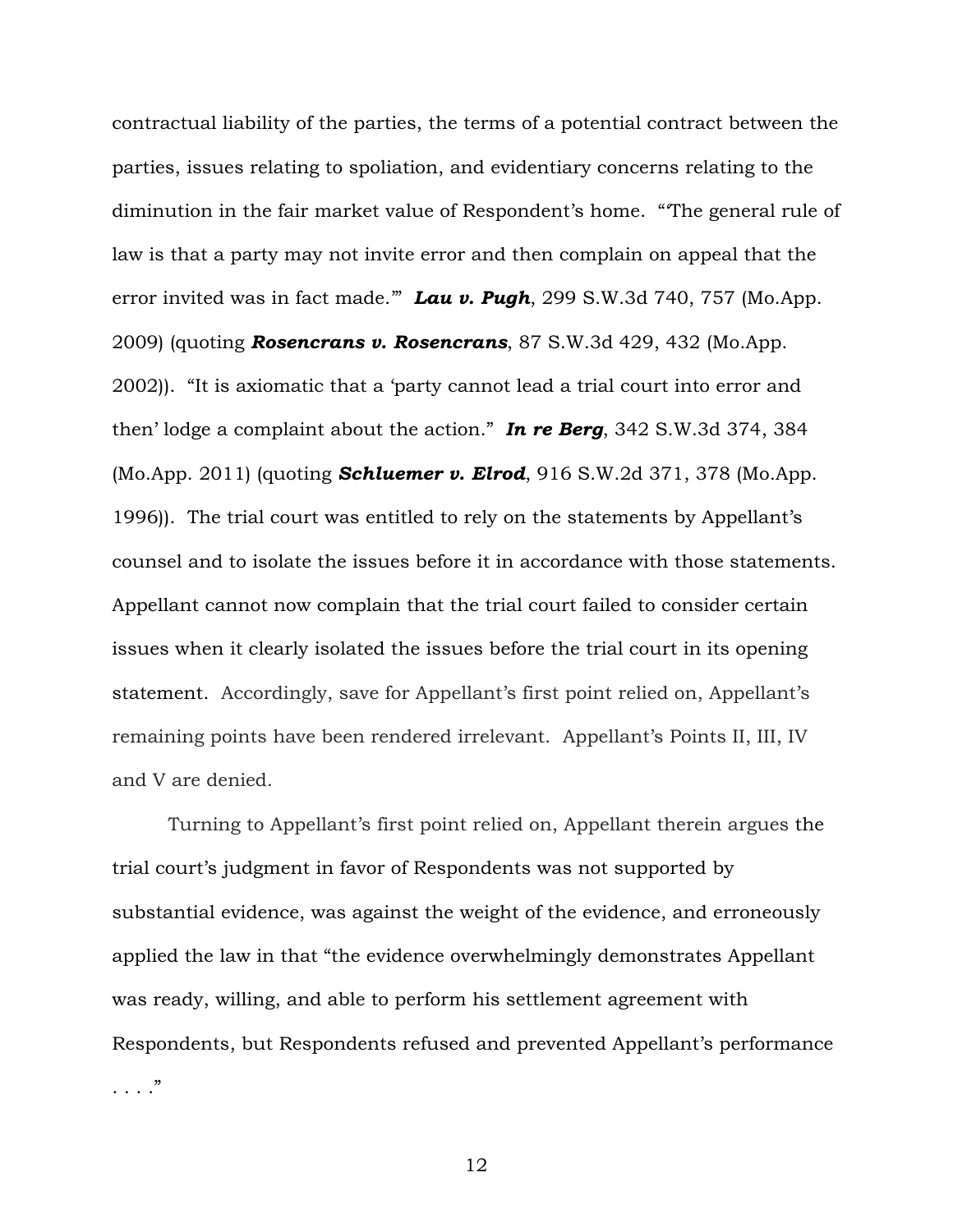We find no merit in Appellant's first point. "In Missouri, the general rules of contract construction apply when interpreting settlement agreements."

#### *Park Lane Med. Ctr. of Kansas City, Inc. v. Blue Cross/Blue Shield of*

*Kansas City, et al.*, 809 S.W.2d 721, 724 (Mo.App. 1991). "A legal, valid settlement agreement must possess all the essential elements of any other contract." *Tirmenstein v. Central States Basement and Foundation Repair, Inc.*, 148 S.W.3d 849, 851 (Mo.App. 2004). "The essential elements of a contract are: (1) competency of the parties to contract; (2) proper subject matter; (3) legal consideration; (4) mutuality of agreement; and (5) mutuality of obligation." *Arndt v. Beardsley*, 102 S.W.3d 572, 575 (Mo.App. 2003). "The term 'mutuality of agreement' implies a mutuality of assent by the parties to the terms of the contract, i.e., a meeting of the minds." *Id.* Based on the record we cannot conclude there was a firm settlement agreement, or a meeting of the minds, among the parties particularly as to what structural changes Appellant was to make to the residence. Furthermore, at trial Appellant made no claim of a prior breach of a settlement agreement nor did he file a counterclaim making this assertion. As Respondents point out in their brief, there was no argument at trial that they breached a settlement agreement nor was such an argument made in either of Appellant's post-trial motions. "'[A] party cannot request relief on appeal not sought in the trial court." **Sapp v.** *Morrison Brothers Co***.**, 295 S.W.3d 470, 484 (Mo.App. 2009) (quoting